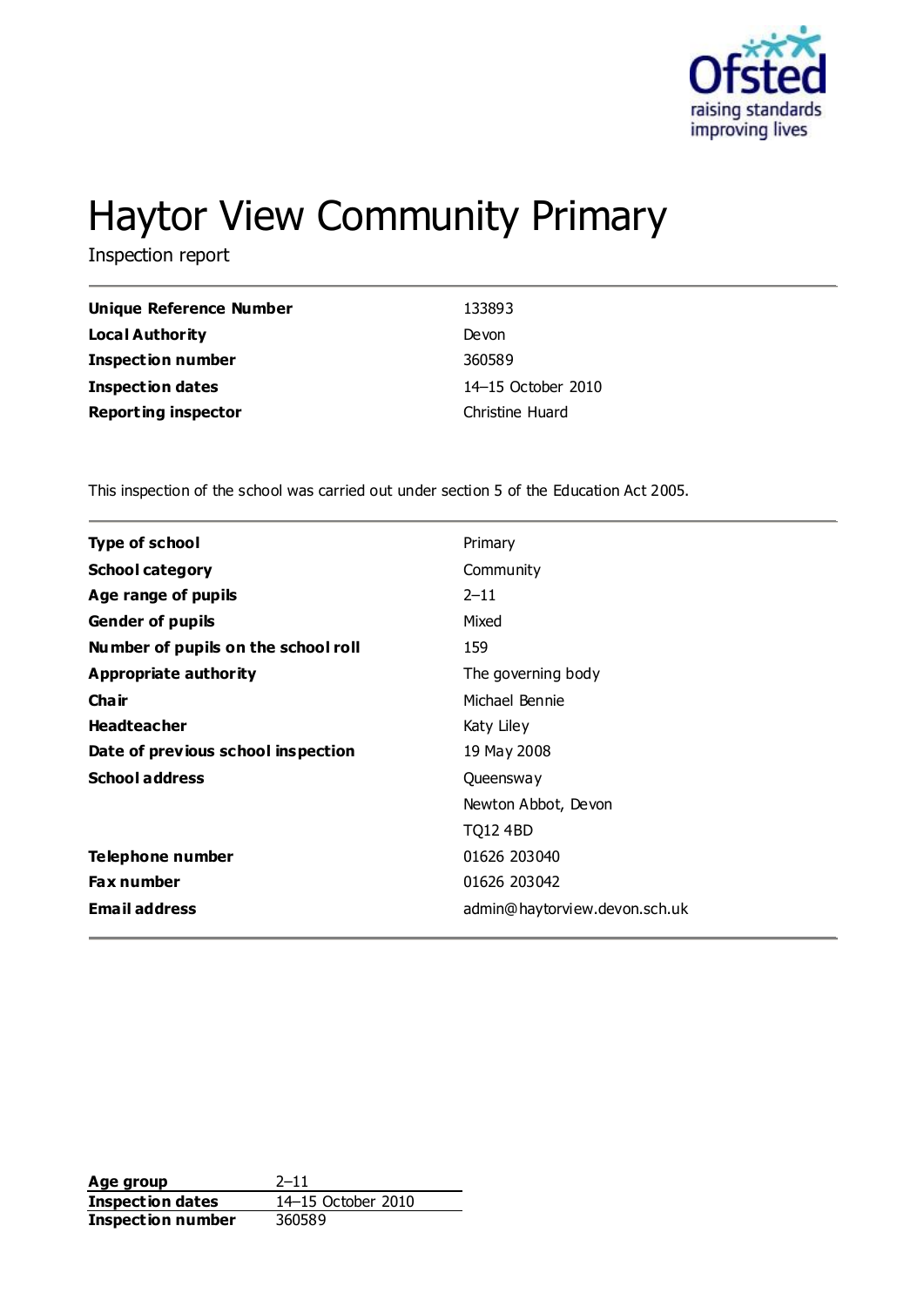The Office for Standards in Education, Children's Services and Skills (Ofsted) regulates and inspects to achieve excellence in the care of children and young people, and in education and skills for learners of all ages. It regulates and inspects childcare and children's social care, and inspects the Children and Family Court Advisory Support Service (Cafcass), schools, colleges, initial teacher training, work-based learning and skills training, adult and community learning, and education and training in prisons and other secure establishments. It assesses council children's services, and inspects services for looked after children, safeguarding and child protection.

Further copies of this report are obtainable from the school. Under the Education Act 2005, the school must provide a copy of this report free of charge to certain categories of people. A charge not exceeding the full cost of reproduction may be made for any other copies supplied.

If you would like a copy of this document in a different format, such as large print or Braille, please telephone 0300 1234 234, or email **[enquiries@ofsted.gov.uk](mailto:enquiries@ofsted.gov.uk)**.

You may copy all or parts of this document for non-commercial educational purposes, as long as you give details of the source and date of publication and do not alter the documentation in any way.

To receive regular email alerts about new publications, including survey reports and school inspection reports, please visit our website and go to 'Subscribe'.

Royal Exchange Buildings St Ann's Square Manchester M2 7LA T: 0300 1234 234 Textphone: 0161 618 8524 E: **[enquiries@ofsted.gov.uk](mailto:enquiries@ofsted.gov.uk)**

W: **[www.ofsted.gov.uk](http://www.ofsted.gov.uk/)**

© Crown copyright 2010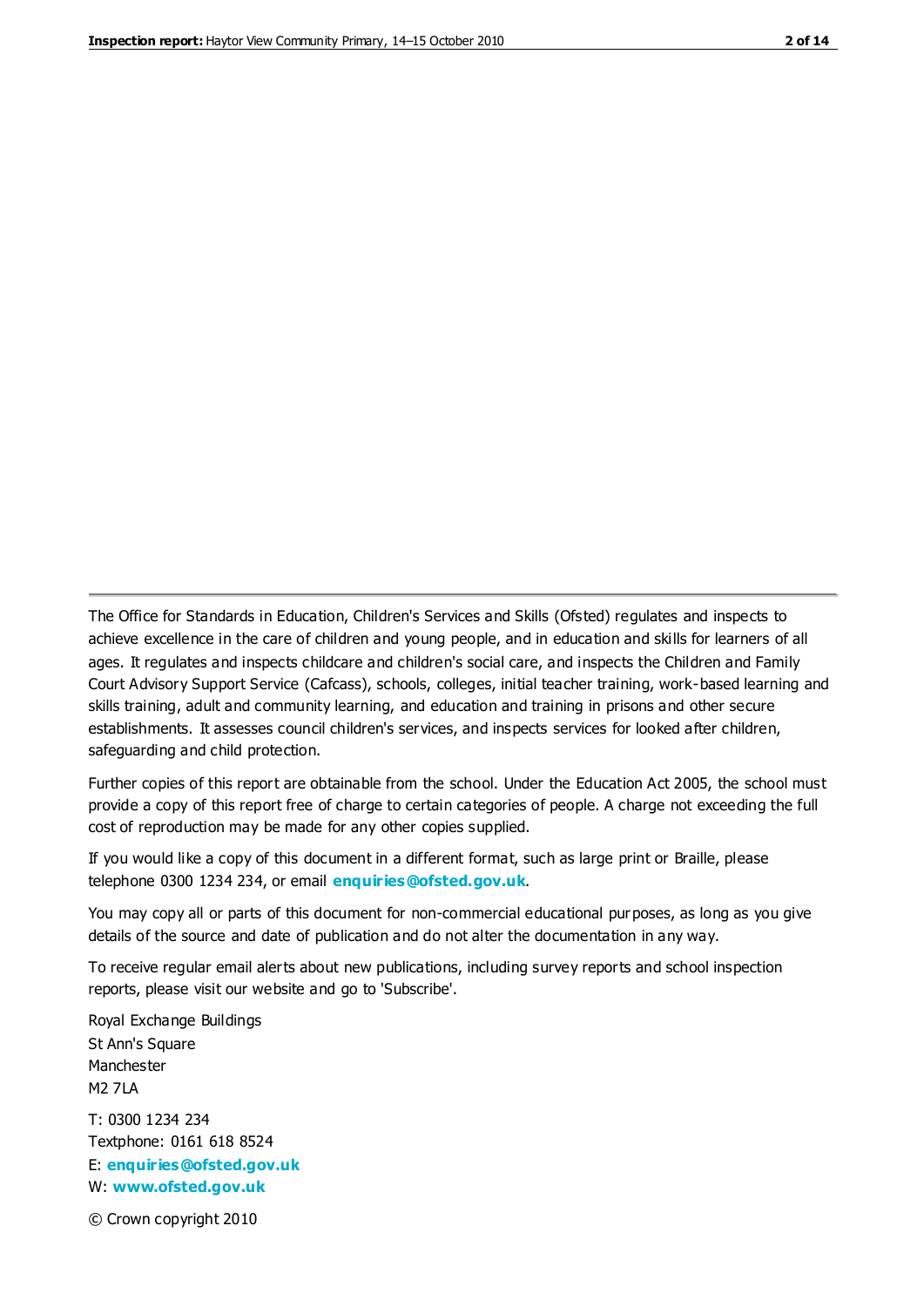## **Introduction**

This inspection was carried out by three additional inspectors. Fifteen lessons or parts of lessons were observed and eight teachers were seen teaching. Meetings were held with teachers, governors and a group of pupils. Inspectors observed the school's work and looked at and evaluated a range of the school's documentation including the school development plan, monitoring and assessment information, minutes of governing body meetings and teachers' planning. In addition 29 questionnaires returned by parents and carers were analysed as well as those from staff and Key Stage 2 pupils.

The inspection team reviewed many aspects of the school's work. It looked in detail at the following:

- The success of strategies to raise attainment across the school, particularly that of pupils with special educational needs and/or disabilities.
- The impact of new leadership on the provision and learning of children in the Early Years Foundation Stage.
- $\blacksquare$  How successful the school has been in achieving a greater consistency of good teaching and learning across the school.
- How well assessment is used to move pupils forward in the short term through marking and in the longer term through target setting.

## **Information about the school**

Haytor View is slightly smaller than most schools. Almost all of its pupils are White British. The proportion of pupils with special educational needs and/or disabilities is high, as is the proportion of pupils who are known to be eligible for free school meals. It has the Healthy Schools and Devon Active Lifestyle awards. The school operates from two sites which are located close together. The Nursery, Reception and Year 1 classes are housed on one site. This building also has a children's centre which was not part of this inspection. Years 2 to 6 are housed on the other site.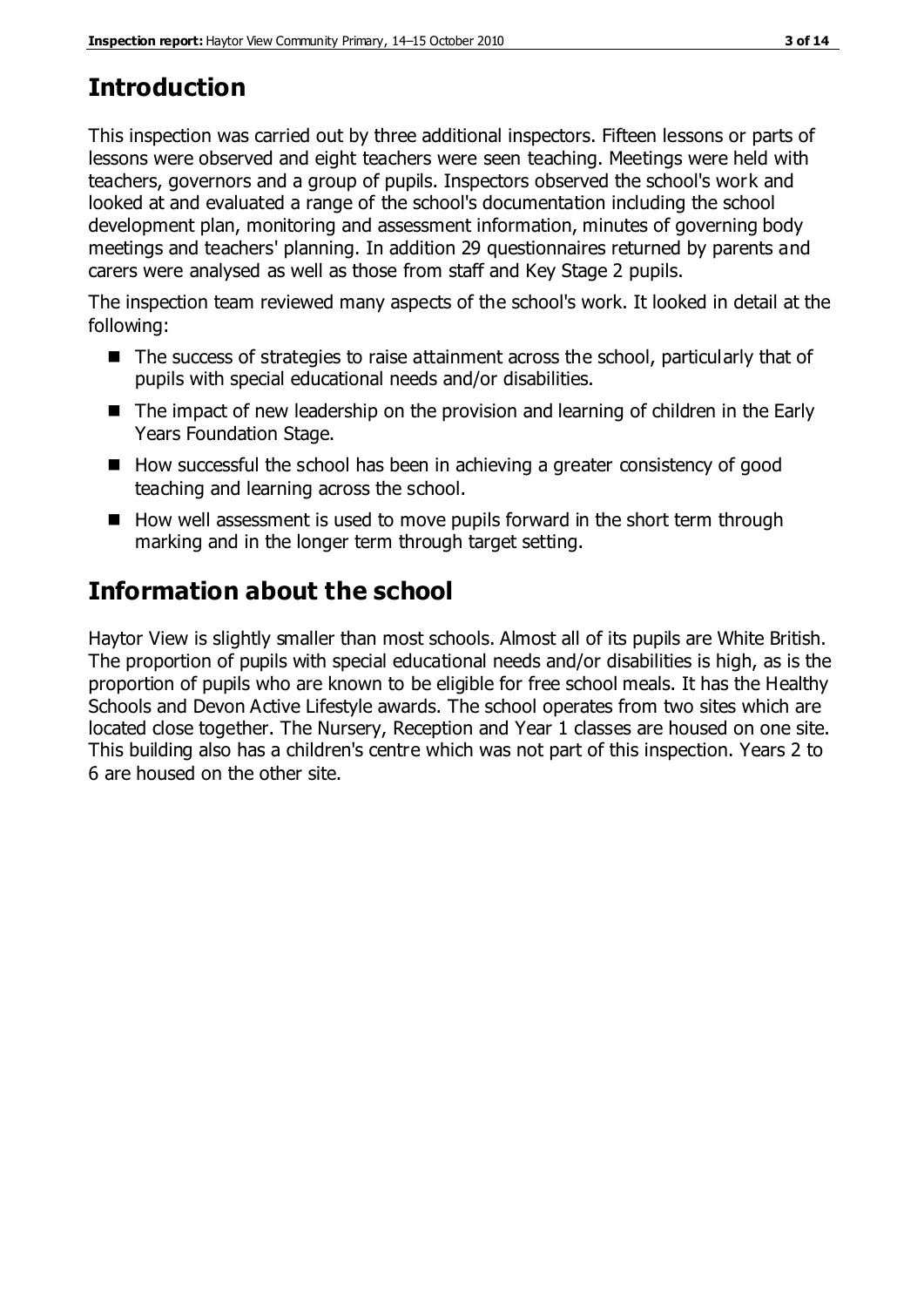## **Inspection judgements**

|  | Overall effectiveness: how good is the school? |  |  |  |  |  |
|--|------------------------------------------------|--|--|--|--|--|
|--|------------------------------------------------|--|--|--|--|--|

#### **The school's capacity for sustained improvement 2**

#### **Main findings**

Haytor View is a satisfactory and rapidly improving school. The school's emphasis on effective learning is bearing fruit as shown in pupils' rising attainment and good personal development. Good and improving attendance is an indication of how much the pupils enjoy school. They bubble with enthusiasm when talking of their learning and are clearly very proud of their achievements.

Pupils' attainment has improved significantly over the last year because they have made accelerated progress. Despite this, the attainment of pupils at the end of Year 6 in 2010 was low because of previous underachievement. The school's data, which track pupils' progress, show that current attainment is higher and pupils in the current Year 6 are on course to attain broadly average outcomes by the end of the year. Data also show that pupils throughout the school are making good progress. Pupils' achievement is now satisfactory and underachievement has almost been eradicated. Assessment information for pupils with special educational needs and/or disabilities shows that although most make good progress, this is not uniformly so, particularly for some who are on school action because a few pupils' needs have not been assessed precisely enough.

The key to the school's improvement lies in the commitment, drive and vision of the headteacher. There is a vibrancy in the school. Staff demonstrated very clearly, by their uniformly positive responses to the questionnaires, that they share the drive for improvement and are committed to providing the best they can for the pupils. The school's self-evaluation is analytical and demonstrates a very good knowledge and understanding of where the school is currently placed. This, combined with much improved teaching and academic outcomes for pupils, demonstrates that the school has a good capacity for sustained improvement.

Pupils learn effectively because teaching is good. Lessons are lively and interesting and frequently relate to pupils' interests. Pupils make good progress because teachers plan effectively for pupils' individual needs and there are often as many as five target groups working at different levels in each lesson. The practice of moving pupils between tables as they need more re-enforcement or challenge is highly effective and pupils value it. Pupils know how well they are doing. Nevertheless, teaching assistants are not always employed effectively enough, particularly during teachers' input and are not always confident enough in their questioning when supporting pupils in their learning. While oral feedback, targets and success criteria are useful in moving pupils forward, marking does not always give pupils sufficient guidance as to how they can improve their work.

The school's provision for pupils' personal development is good and as a result, pupils' spiritual, moral, social and cultural development is good, as is behaviour, which is an improvement since the last inspection. Pupils understand how to keep themselves safe and know how to maintain a healthy lifestyle. Pupils make a good contribution to the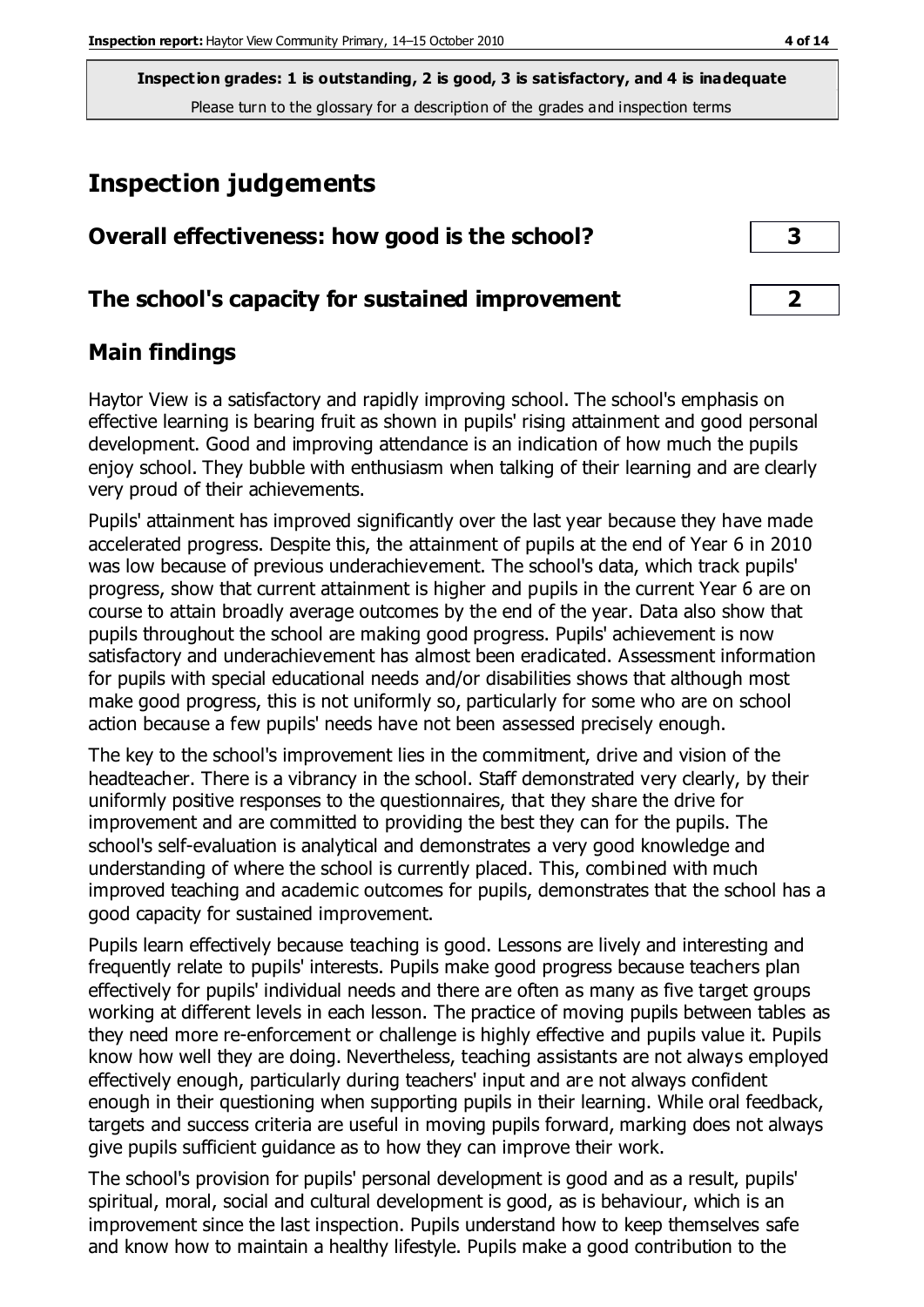school, local and international communities through participation in a range of events and through their awareness of those less fortunate than themselves. The curriculum is satisfactory. The school is in the process of reviewing and revising this and already some interesting and enjoyable themes are pursued. However, there are not currently sufficient opportunities for pupils to write in all subjects across the curriculum. Pupils and their families benefit from a good range of visits, including 'Time to Think' trips where they can learn together, such as that to Haytor. The school cares well for its pupils and provides good support for them.

## **What does the school need to do to improve further?**

- Ensure pupils with special educational needs and/or disabilities, particularly those at school action, make good progress by defining their individual needs more closely and making more focused provision for them.
- Ensure that opportunities to improve pupils' writing are firmly established within the school's developing creative curriculum.
- Improve the quality of marking so that this consistently informs pupils of what they can do to improve their work and move forward in their learning.
- Ensure that teaching assistants are effectively deployed in lessons and they are confident in their role of helping pupils to improve their skills and understanding.

## **Outcomes for individuals and groups of pupils 3**

Attainment throughout the school has greatly improved; this is because teachers try hard to motivate pupils and make their work real to them. This was particularly so in Year 6 where their teacher took the class to the finish of the 'Tour of Britain' cycle race. This engendered a great deal of work across a range of subjects, but particularly in writing, and pupils said it gave them a 'picture in the mind' to imagine. Progress in mathematics, too, shows marked improvement. This is because there is a great emphasis on pupils carrying out regular problem-solving activities. They are effectively built into the curriculum and are not just used as a 'bolt on' and, consequently, pupils are accomplished at applying their skills and understanding. This was emphasised in a Year 6 lesson where pupils were beginning a series of lessons about factors and multiples. Pupils were given a sequence of short-burst challenges with a series of prompts at different levels according to ability, and had to come up with a definition of 'factor' and 'multiple' as an end product. In this they were all successful and all pupils fully understood what factors and multiples were by the end of the input. Pupils with special educational needs and/or disabilities benefit from the support they are given. However, some pupils on school action have not had their needs defined accurately enough; consequently, the support provided does not always enable them to make enough progress. Pupils are gaining competence at using information and communication technology (ICT). This, together with their rapidly improving academic progress and personal development, ensures they are prepared appropriately for their future lives.

Pupils are very good ambassadors for their school. They exude enthusiasm and excitement for their learning. They explain why their progress has improved so much in the last year. They eagerly take on responsibilities in school and explain how they have to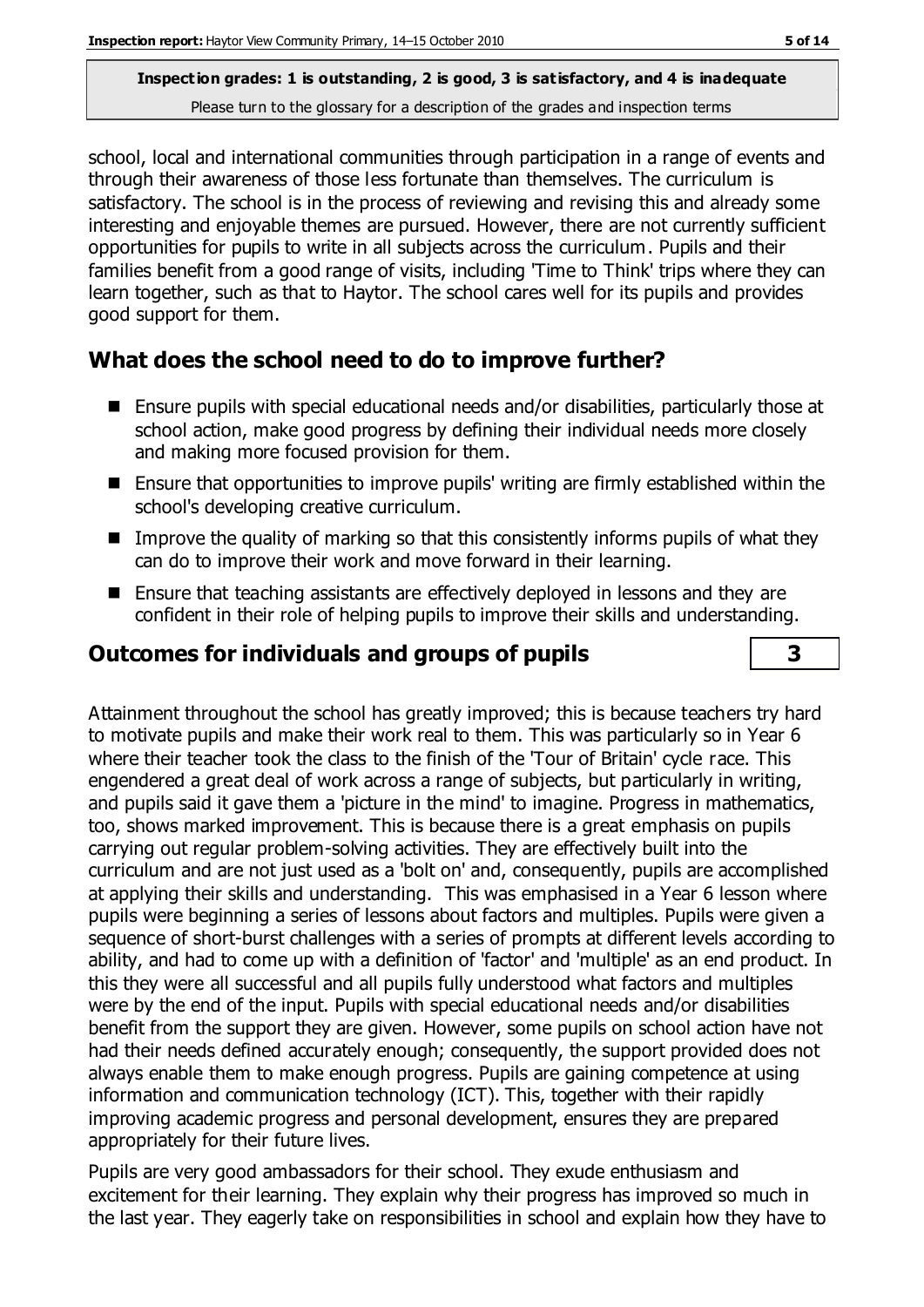#### **Inspection grades: 1 is outstanding, 2 is good, 3 is satisfactory, and 4 is inadequate**

Please turn to the glossary for a description of the grades and inspection terms

apply in writing for some posts such as prefects. They are thoughtful and reflective. They have a strong sense of right and wrong and look after each other well.

These are the grades for pupils' outcomes

| Pupils' achievement and the extent to which they enjoy their learning                                                     |                |  |
|---------------------------------------------------------------------------------------------------------------------------|----------------|--|
| Taking into account:<br>Pupils' attainment <sup>1</sup>                                                                   | 4              |  |
| The quality of pupils' learning and their progress                                                                        | 2              |  |
| The quality of learning for pupils with special educational needs and/or disabilities<br>and their progress               | 3              |  |
| The extent to which pupils feel safe                                                                                      | $\overline{2}$ |  |
| Pupils' behaviour                                                                                                         | $\overline{2}$ |  |
| The extent to which pupils adopt healthy lifestyles                                                                       | $\overline{2}$ |  |
| The extent to which pupils contribute to the school and wider community                                                   | $\overline{2}$ |  |
| The extent to which pupils develop workplace and other skills that will contribute to<br>their future economic well-being | 3              |  |
| Taking into account:<br>Pupils' attendance <sup>1</sup>                                                                   | 2              |  |
| The extent of pupils' spiritual, moral, social and cultural development                                                   | 2              |  |

<sup>1</sup> The grades for attainment and attendance are: 1 is high; 2 is above average; 3 is broadly average; and 4 is low

#### **How effective is the provision?**

The great majority of teaching is good and some is outstanding. This is the key to pupils' effective learning. The headteacher firmly explained that 'for the pupils to make the progress they need, they must receive consistently good teaching'. Tasks are generally interesting and exciting and pupils have good opportunities to share ideas with each other or in small groups. This sustains their interest and increases the pace of their work. Teaching assistants often work well with small groups, although sometimes they are underused during the teacher's input. Pupils are beginning to develop independence though opportunities to check and assess their own work. Since the previous inspection, assessment systems have been much improved and there is more information available as to how much progress pupils are making. Teachers use this information effectively to ensure that pupils are challenged or supported well in lessons and in setting targets for improvement over time. Marking is not used effectively enough to move pupils forward.

The school is currently reviewing and developing the curriculum to make it more creative and more relevant to the pupils' needs and interests. Pupils have ample opportunities to consolidate their basic skills across the curriculum, particularly through opportunities to develop their problem-solving skills in mathematics. The school has yet to identify the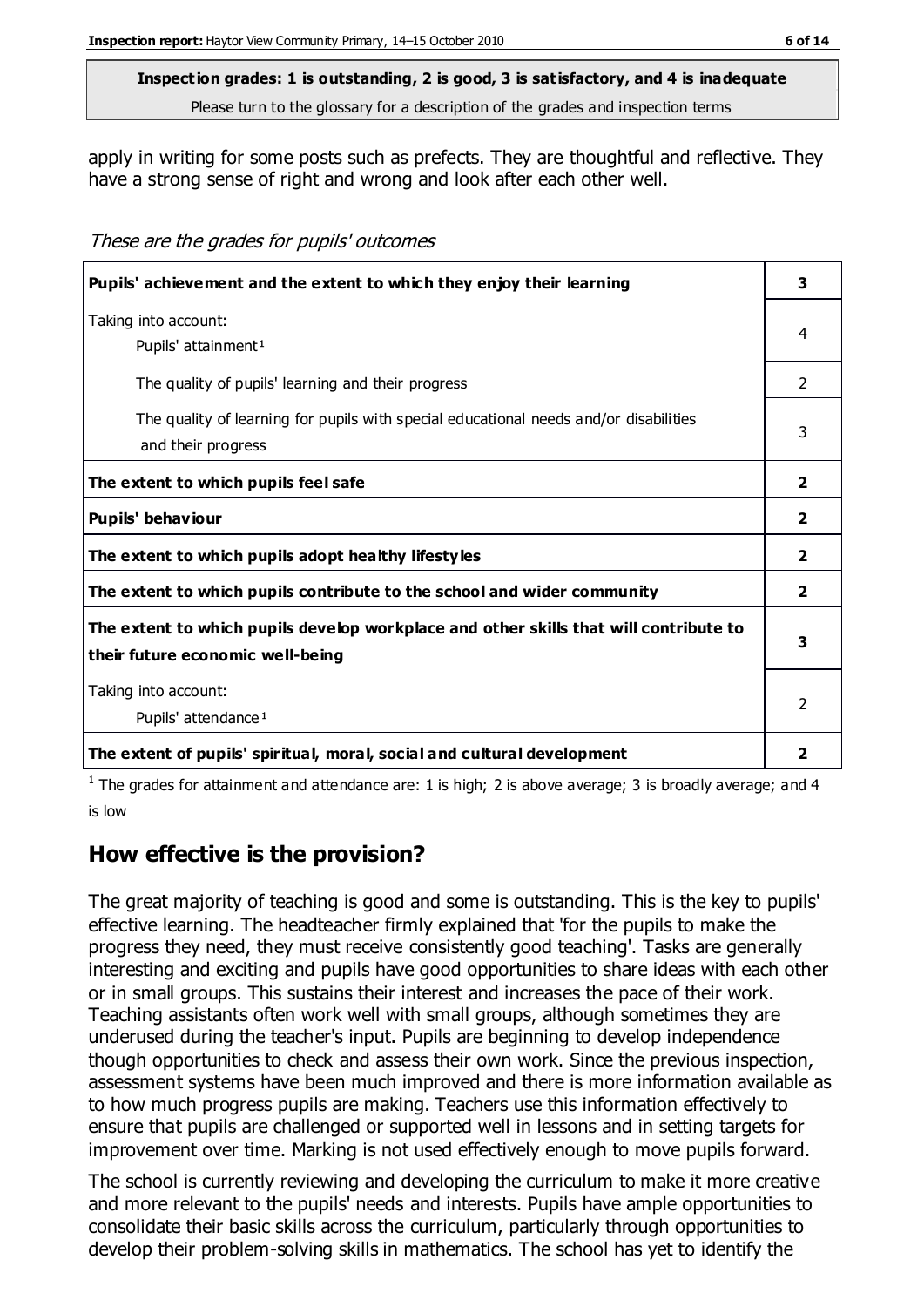## **Inspection grades: 1 is outstanding, 2 is good, 3 is satisfactory, and 4 is inadequate**

Please turn to the glossary for a description of the grades and inspection terms

range of opportunities for writing which can be exploited within the new themes. The school has established a number of partnerships and links which enhance pupils' experiences. Out-of-school clubs are supported well, although these are still a little limited.

The quality of care and support for pupils is good. A wide range of links with outside agencies ensures that most pupils with special educational needs and/or disabilities and other vulnerable groups receive good or better support which enables them to make good progress in their personal development and, for most, good progress in lessons. Pupils joining the school are welcomed and transition into and out of the school is effectively managed to make it as smooth as possible.

These are the grades for the quality of provision

| The quality of teaching                                                                                    |  |
|------------------------------------------------------------------------------------------------------------|--|
| Taking into account:<br>The use of assessment to support learning                                          |  |
| The extent to which the curriculum meets pupils' needs, including, where relevant,<br>through partnerships |  |
| The effectiveness of care, guidance and support                                                            |  |

#### **How effective are leadership and management?**

This school is a happy and secure place for pupils to be. This is due to the headteacher and her team who are very well focused on improving attainment and accelerating progress at the same time as ensuring that pupils' personal and emotional needs are met. All leaders are involved well in monitoring the quality of their areas of responsibility by examining planning and pupils' work as well as carrying out lesson observations. They effectively identify where pupils are in their learning and take appropriate action to address possible weaknesses before they become concerns. Initiatives taken are working very well and are having a highly positive impact on pupils' attainment.

The school works closely with parents. Flexibility in starting times enables many to accompany their children into school giving a calm and purposeful start to the day. It also enables parents to share any problems or concerns with the Parent Support Adviser. 'Time to think' trips help parents to engage with their children's learning and open evenings enable them to follow their children's progress. The school has a wide range of partnerships and links with outside agencies which help and support pupils' learning and well being.

Governors are very supportive and have a very good understanding of the school's strengths and areas for development. They make a strong contribution to its selfevaluation and development. They have ensured that all safeguarding procedures are robust. They monitor this rigorously and regular health and safety checks are carried out taking into account the views of both parents and pupils. Leaders endeavour to ensure that pupils, whatever their ethnic or cultural background, are valued and free from discrimination. They monitor closely the performance of different groups of pupils and ensure, for example, that pupils who join the school receive the support they need. A comprehensive audit has been carried out to evaluate the effectiveness of the school's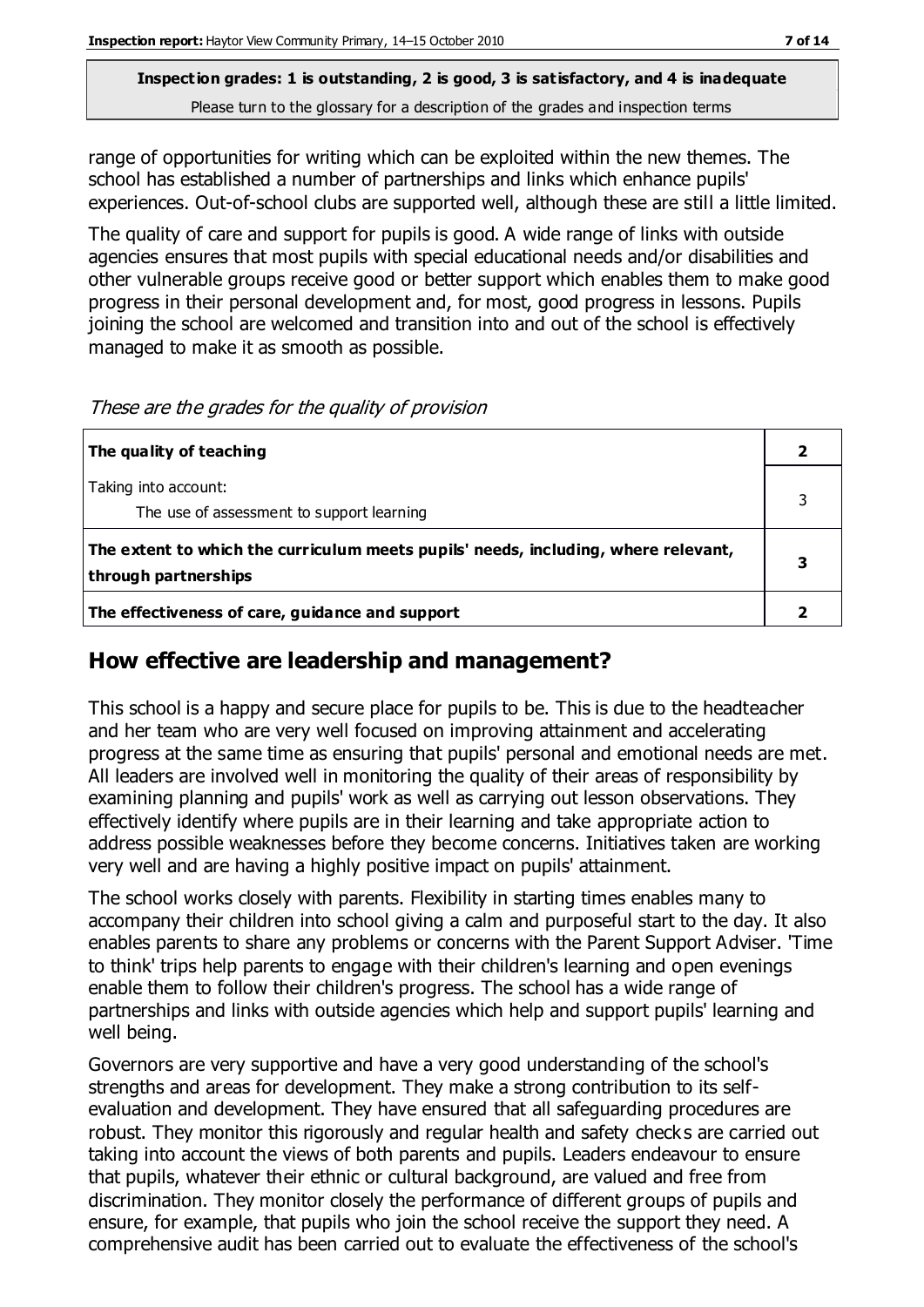community cohesion policy and an action plan is fully in place. The pupils have a very good understanding of the range of religious, ethnic and cultural diversity in the United Kingdom because of good links with schools in very different parts of the country.

These are the grades for leadership and management

| The effectiveness of leadership and management in embedding ambition and driving<br><i>improvement</i>                                                           |                         |
|------------------------------------------------------------------------------------------------------------------------------------------------------------------|-------------------------|
| Taking into account:<br>The leadership and management of teaching and learning                                                                                   | $\mathcal{P}$           |
| The effectiveness of the governing body in challenging and supporting the<br>school so that weaknesses are tackled decisively and statutory responsibilities met | 2                       |
| The effectiveness of the school's engagement with parents and carers                                                                                             | $\mathbf{2}$            |
| The effectiveness of partnerships in promoting learning and well-being                                                                                           | $\overline{2}$          |
| The effectiveness with which the school promotes equality of opportunity and tackles<br>discrimination                                                           | $\overline{\mathbf{2}}$ |
| The effectiveness of safeguarding procedures                                                                                                                     | 2                       |
| The effectiveness with which the school promotes community cohesion                                                                                              | 2                       |
| The effectiveness with which the school deploys resources to achieve value for money                                                                             | 3                       |

## **Early Years Foundation Stage**

Children enter the Nursery with skills that are very low in relation to those typically expected for their ages. The focus on developing personal and social skills so that children are ready to begin their learning is a priority and the provision is geared towards this very well, giving children good opportunities to share and take turns and teaching them to listen carefully. Of particularly good quality is the emphasis on developing children's communication skills. When going on an 'adventure' in the school grounds, children were eagerly identifying their 'finds', and starting to express them using full sentences; for example, 'I can see ....a scary spider'. Although children enter Reception at below-average levels they have made good progress in all areas of learning.

Children in Reception make satisfactory progress. Children thoroughly enjoy making up and drawing their own stories. They are learning to play well together. 'Small world' and role-play areas enable children to develop their limited imaginative and language skills. More structured activities, such as learning letter sounds, enable them to improve their speaking and early reading skills. There is a lively outside area where a broad range of equipment provides experiences across all areas. Nevertheless, there is, occasionally, a lack of consistency in the quality of provision across the two classes, which means that learning does not always match the learning needs of the children sufficiently closely.

The leader has analysed and evaluated practice in the Early Years Foundation Stage and used the results to identify key areas for improvement. This shows a very good knowledge of the needs of the young children and identifies how things can be made better. She has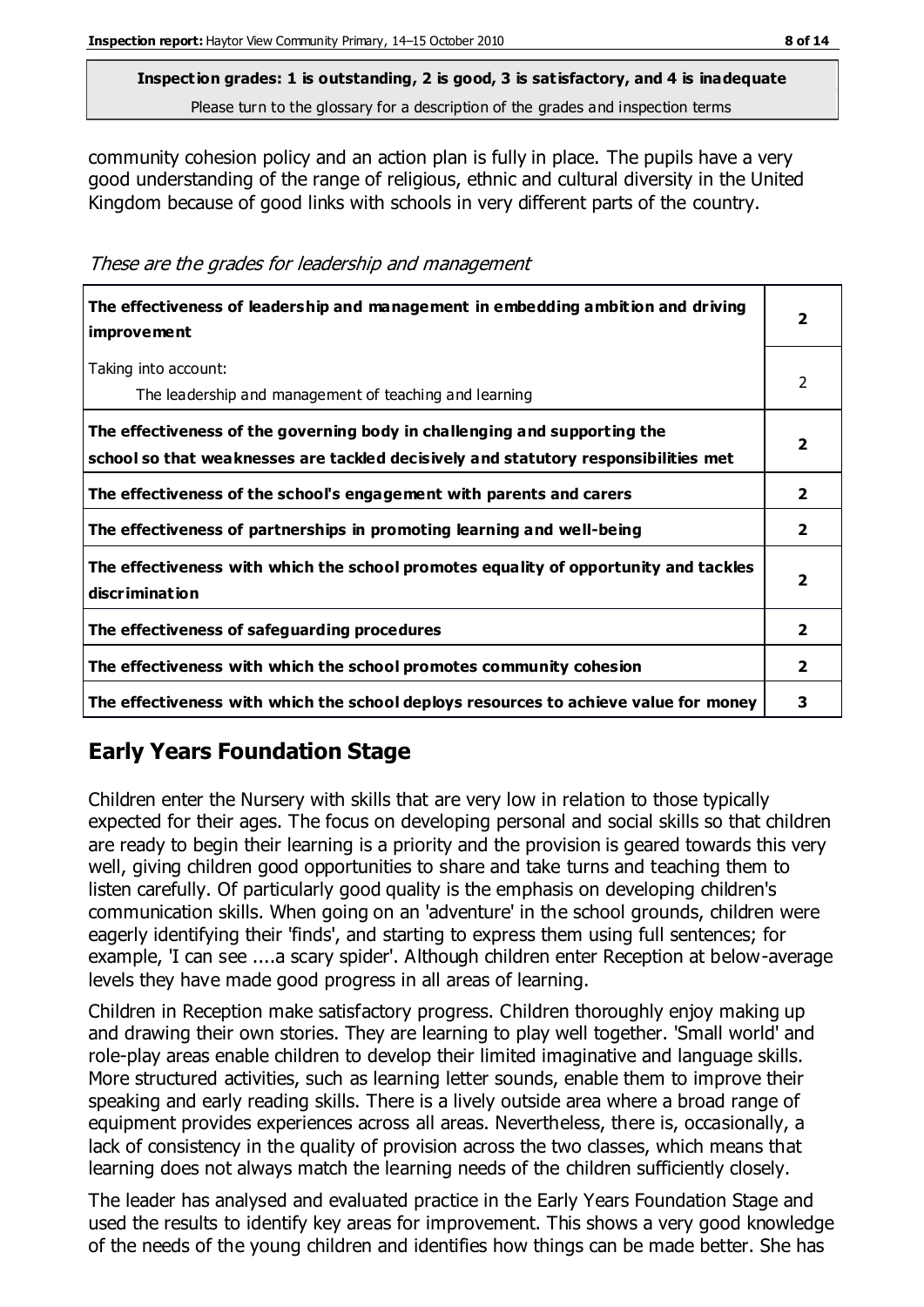already taken steps to develop the roles of teaching assistants and colleagues and this means that observations are becoming more evaluative and provide good information about children's learning and what their next steps are. She is developing planning so there is more consistency across the two classes and has drawn up a monitoring programme to ensure that provision across both rooms becomes of uniformly good quality.

**Overall effectiveness of the Early Years Foundation Stage 3** Taking into account: Outcomes for children in the Early Years Foundation Stage 3 The quality of provision in the Early Years Foundation Stage **3 1** 3 The effectiveness of leadership and management of the Early Years Foundation **Stage** 2

#### These are the grades for the Early Years Foundation Stage

#### **Views of parents and carers**

Parents and carers are confident that their children enjoy school, and are well cared for. The vast majority who returned the questionnaire consider the teaching to be good and say the school helps them to support their children's learning. The overwhelming majority are happy with the experiences their children are receiving. A few parents expressed reservations. A very small minority have concerns over whether the school keeps their children safe. Inspectors reviewed this rigorously and found the school's procedures to keep pupils safe are robust. A few said the school did not respond to their cares and concerns. Inspectors are confident that the school tackles this well, involving the assistance and advice of outside agencies where appropriate. A very small minority are concerned that they do not receive enough information about the progress their children are making. Inspectors found that the school makes every effort to provide this information for parents through meetings and reports.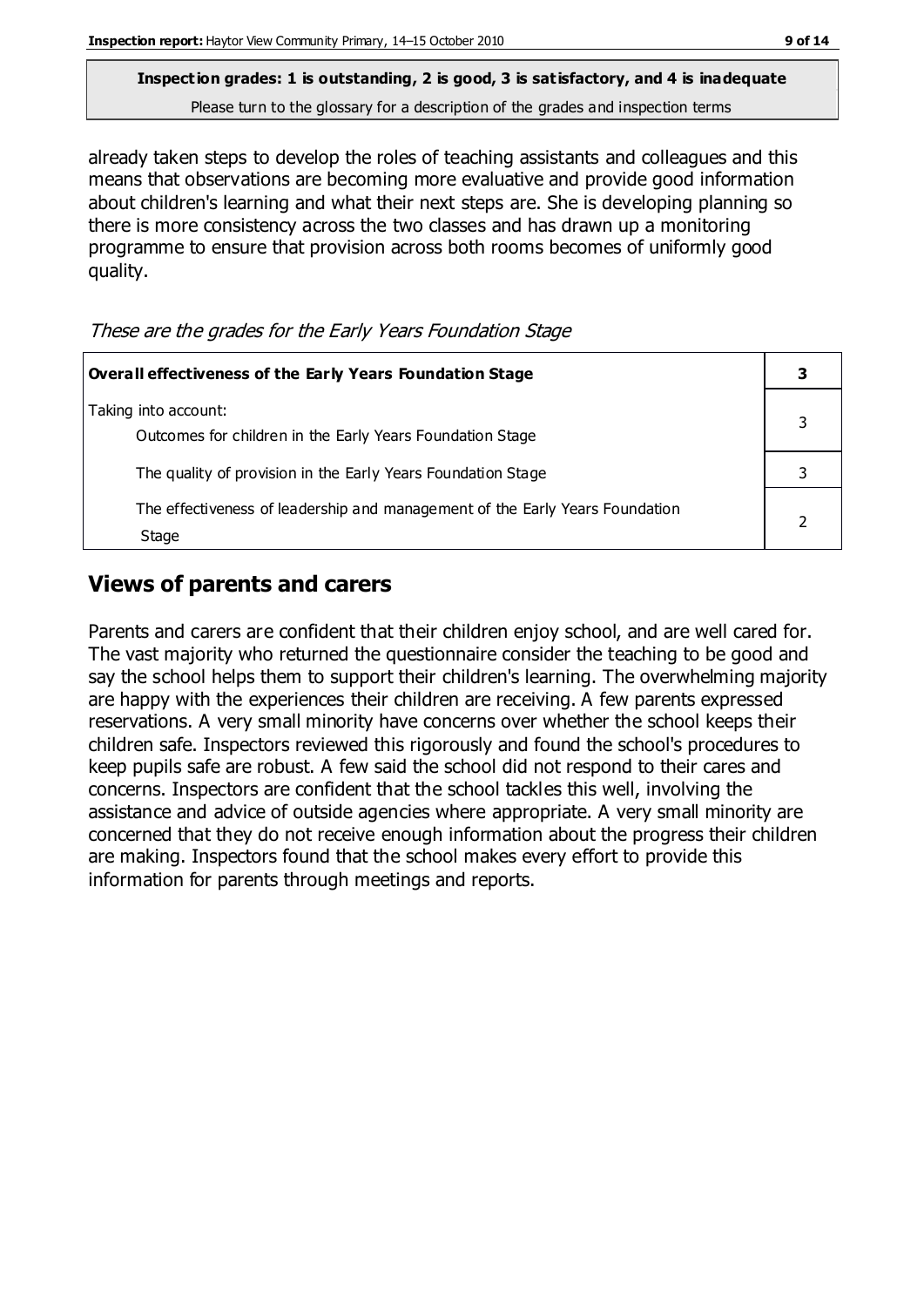#### **Responses from parents and carers to Ofsted's questionnaire**

Ofsted invited all the registered parents and carers of pupils registered at Haytor View Community Primary School to complete a questionnaire about their views of the school.

In the questionnaire, parents and carers were asked to record how strongly they a greed with 13 statements about the school.

The inspection team received 29 completed questionnaires by the end of the on-site inspection. In total, there are 159 pupils registered at the school.

| <b>Statements</b>                                                                                                                                                                                                                                       | <b>Strongly</b><br>agree |               | <b>Agree</b> |               | <b>Disagree</b> |                | <b>Strongly</b><br>disagree |               |
|---------------------------------------------------------------------------------------------------------------------------------------------------------------------------------------------------------------------------------------------------------|--------------------------|---------------|--------------|---------------|-----------------|----------------|-----------------------------|---------------|
|                                                                                                                                                                                                                                                         | <b>Total</b>             | $\frac{0}{0}$ | <b>Total</b> | $\frac{0}{0}$ | <b>Total</b>    | $\frac{0}{0}$  | <b>Total</b>                | $\frac{0}{0}$ |
| My child enjoys school                                                                                                                                                                                                                                  | 11                       | 38            | 16           | 55            | $\overline{2}$  | $\overline{7}$ | 0                           | $\mathbf 0$   |
| The school keeps my child<br>safe                                                                                                                                                                                                                       | 17                       | 59            | 9            | 31            | 3               | 10             | $\mathbf 0$                 | $\mathbf 0$   |
| My school informs me about<br>my child's progress                                                                                                                                                                                                       | 6                        | 21            | 18           | 62            | 3               | 10             | $\mathbf 0$                 | $\mathbf 0$   |
| My child is making enough<br>progress at this school                                                                                                                                                                                                    | 10                       | 34            | 15           | 52            | $\overline{2}$  | $\overline{7}$ | $\mathbf 0$                 | $\mathbf 0$   |
| The teaching is good at this<br>school                                                                                                                                                                                                                  | 17                       | 59            | 11           | 38            | $\mathbf{1}$    | 3              | $\mathbf 0$                 | $\mathbf 0$   |
| The school helps me to<br>support my child's learning                                                                                                                                                                                                   | 10                       | 34            | 18           | 62            | $\mathbf{1}$    | 3              | $\mathbf 0$                 | $\mathbf 0$   |
| The school helps my child to<br>have a healthy lifestyle                                                                                                                                                                                                | 11                       | 38            | 17           | 59            | $\mathbf{1}$    | 3              | $\mathbf 0$                 | $\mathbf 0$   |
| The school makes sure that<br>my child is well prepared for<br>the future (for example<br>changing year group,<br>changing school, and for<br>children who are finishing<br>school, entering further or<br>higher education, or entering<br>employment) | 10                       | 34            | 14           | 48            | $\mathbf{1}$    | 3              | $\mathbf 0$                 | $\mathbf 0$   |
| The school meets my child's<br>particular needs                                                                                                                                                                                                         | 9                        | 31            | 17           | 59            | $\mathbf{1}$    | 3              | $\mathbf 0$                 | $\mathbf 0$   |
| The school deals effectively<br>with unacceptable behaviour                                                                                                                                                                                             | 6                        | 21            | 189          | 66            | $\overline{2}$  | $\overline{7}$ | $\mathbf 0$                 | $\mathbf 0$   |
| The school takes account of<br>my suggestions and concerns                                                                                                                                                                                              | 8                        | 28            | 15           | 52            | 3               | 10             | 1                           | 3             |
| The school is led and<br>managed effectively                                                                                                                                                                                                            | 10                       | 34            | 15           | 52            | $\overline{2}$  | $\overline{7}$ | $\mathbf 0$                 | $\mathbf 0$   |
| Overall, I am happy with my<br>child's experience at this<br>school                                                                                                                                                                                     | 13                       | 45            | 14           | 48            | $\mathbf{1}$    | 3              | $\pmb{0}$                   | $\pmb{0}$     |

The table above summarises the responses that parents and carers made to each statement. The percentages indicate the proportion of parents and carers giving that response out of the total number of completed questionnaires. Where one or more parents and carers chose not to answer a particular question, the percentages will not add up to 100%.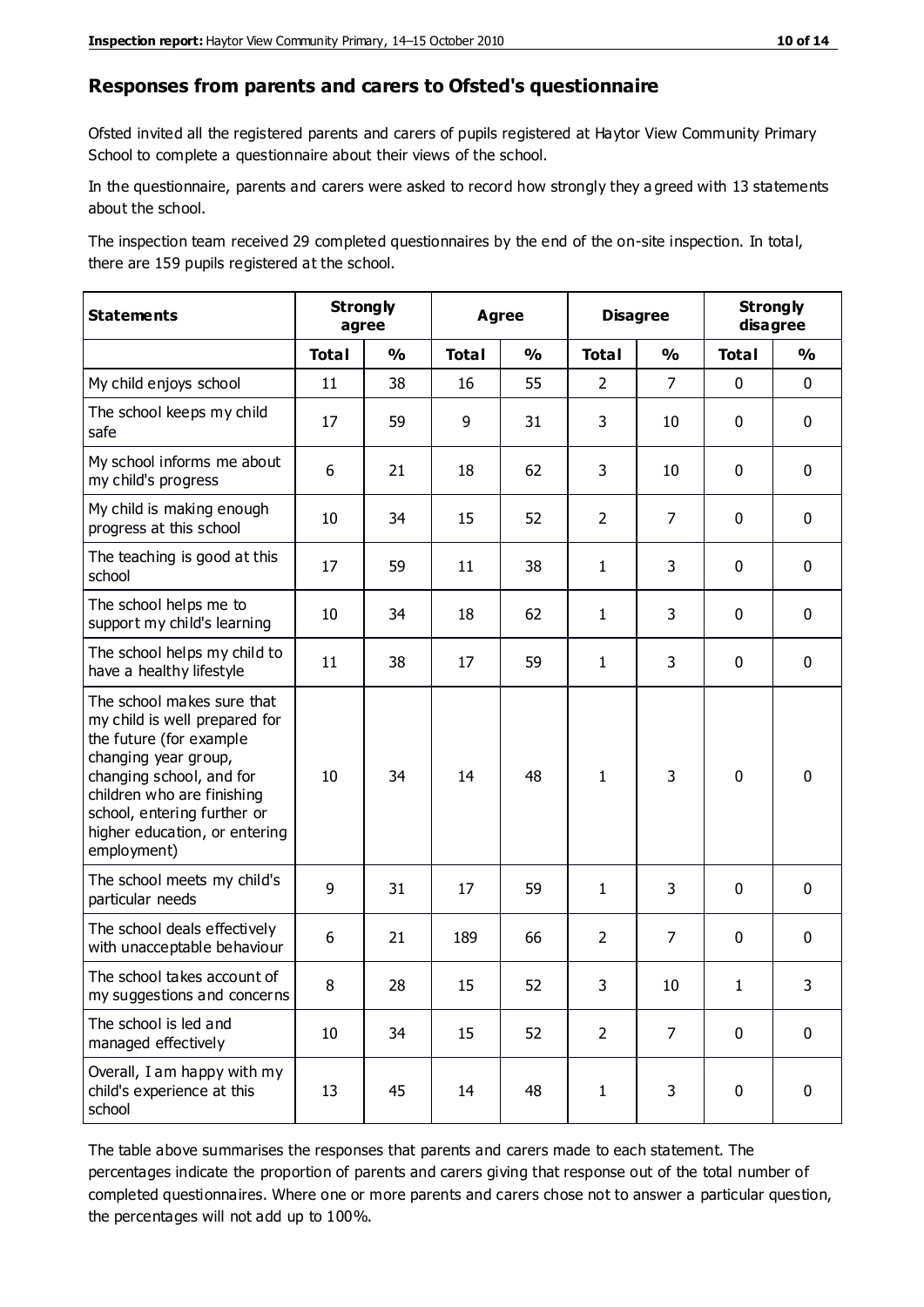## **Glossary**

| Grade   | <b>Judgement</b> | <b>Description</b>                                                                                                                                                                                                            |
|---------|------------------|-------------------------------------------------------------------------------------------------------------------------------------------------------------------------------------------------------------------------------|
| Grade 1 | Outstanding      | These features are highly effective. An outstanding school<br>provides exceptionally well for all its pupils' needs.                                                                                                          |
| Grade 2 | Good             | These are very positive features of a school. A school that<br>is good is serving its pupils well.                                                                                                                            |
| Grade 3 | Satisfactory     | These features are of reasonable quality. A satisfactory<br>school is providing adequately for its pupils.                                                                                                                    |
| Grade 4 | Inadequate       | These features are not of an acceptable standard. An<br>inadequate school needs to make significant improvement<br>in order to meet the needs of its pupils. Ofsted inspectors<br>will make further visits until it improves. |

#### **What inspection judgements mean**

#### **Overall effectiveness of schools**

|                       | Overall effectiveness judgement (percentage of schools) |      |                     |                   |
|-----------------------|---------------------------------------------------------|------|---------------------|-------------------|
| <b>Type of school</b> | <b>Outstanding</b>                                      | Good | <b>Satisfactory</b> | <b>Inadequate</b> |
| Nursery schools       | 58                                                      | 36   | 4                   | 2                 |
| Primary schools       | 8                                                       | 43   | 40                  | 9                 |
| Secondary schools     | 10                                                      | 35   | 42                  | 13                |
| Sixth forms           | 13                                                      | 39   | 45                  | 3                 |
| Special schools       | 33                                                      | 42   | 20                  | 4                 |
| Pupil referral units  | 18                                                      | 40   | 29                  | 12                |
| All schools           | 11                                                      | 42   | 38                  | 9                 |

New school inspection arrangements were introduced on 1 September 2009. This means that inspectors now make some additional judgements that were not made previously.

The data in the table above are for the period 1 September 2009 to 31 March 2010 and are the most recently published data available (see **[www.ofsted.gov.uk](http://www.ofsted.gov.uk/)**). Please note that the sample of schools inspected during the autumn and spring terms 2009/10 was not representative of all schools nationally, as weaker schools are inspected more frequently than good or outstanding schools.

Percentages are rounded and do not always add exactly to 100. Secondary school figures in clude those that have sixth forms, and sixth form figures include only the data specifically for sixth form inspection judgements.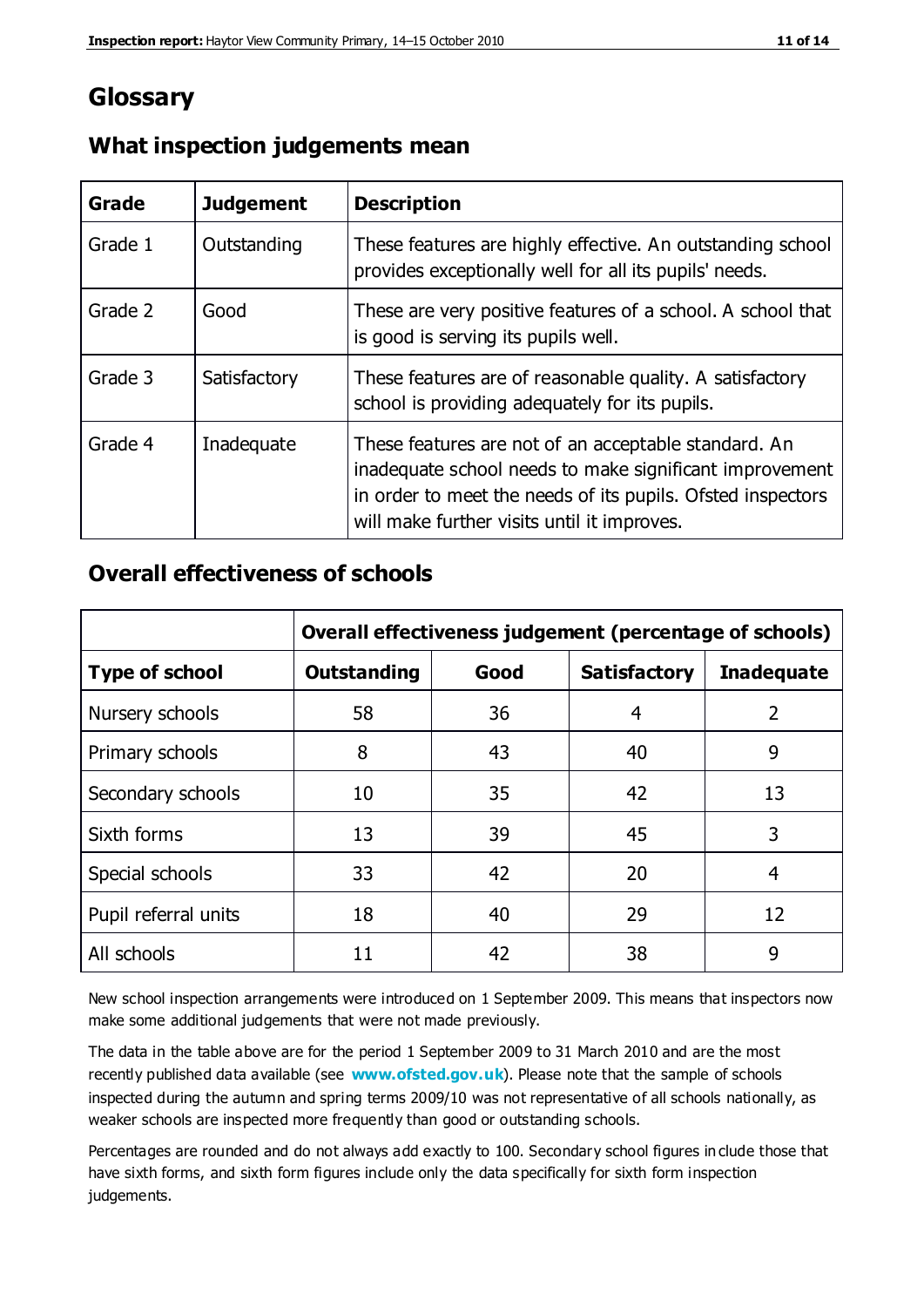## **Common terminology used by inspectors**

| Achievement:               | the progress and success of a pupil in their learning,<br>development or training.                                                                                                                                                          |  |
|----------------------------|---------------------------------------------------------------------------------------------------------------------------------------------------------------------------------------------------------------------------------------------|--|
| Attainment:                | the standard of the pupils' work shown by test and<br>examination results and in lessons.                                                                                                                                                   |  |
| Capacity to improve:       | the proven ability of the school to continue<br>improving. Inspectors base this judgement on what<br>the school has accomplished so far and on the quality<br>of its systems to maintain improvement.                                       |  |
| Leadership and management: | the contribution of all the staff with responsibilities,<br>not just the headteacher, to identifying priorities,<br>directing and motivating staff and running the school.                                                                  |  |
| Learning:                  | how well pupils acquire knowledge, develop their<br>understanding, learn and practise skills and are<br>developing their competence as learners.                                                                                            |  |
| Overall effectiveness:     | inspectors form a judgement on a school's overall<br>effectiveness based on the findings from their<br>inspection of the school. The following judgements,<br>in particular, influence what the overall effectiveness<br>judgement will be. |  |
|                            | The school's capacity for sustained<br>improvement.                                                                                                                                                                                         |  |
|                            | Outcomes for individuals and groups of pupils.                                                                                                                                                                                              |  |
|                            | The quality of teaching.                                                                                                                                                                                                                    |  |
|                            | The extent to which the curriculum meets<br>pupils' needs, including, where relevant,<br>through partnerships.                                                                                                                              |  |
|                            | The effectiveness of care, guidance and<br>support.                                                                                                                                                                                         |  |
| Progress:                  | the rate at which pupils are learning in lessons and<br>over longer periods of time. It is often measured by<br>comparing the pupils' attainment at the end of a key                                                                        |  |

stage with their attainment when they started.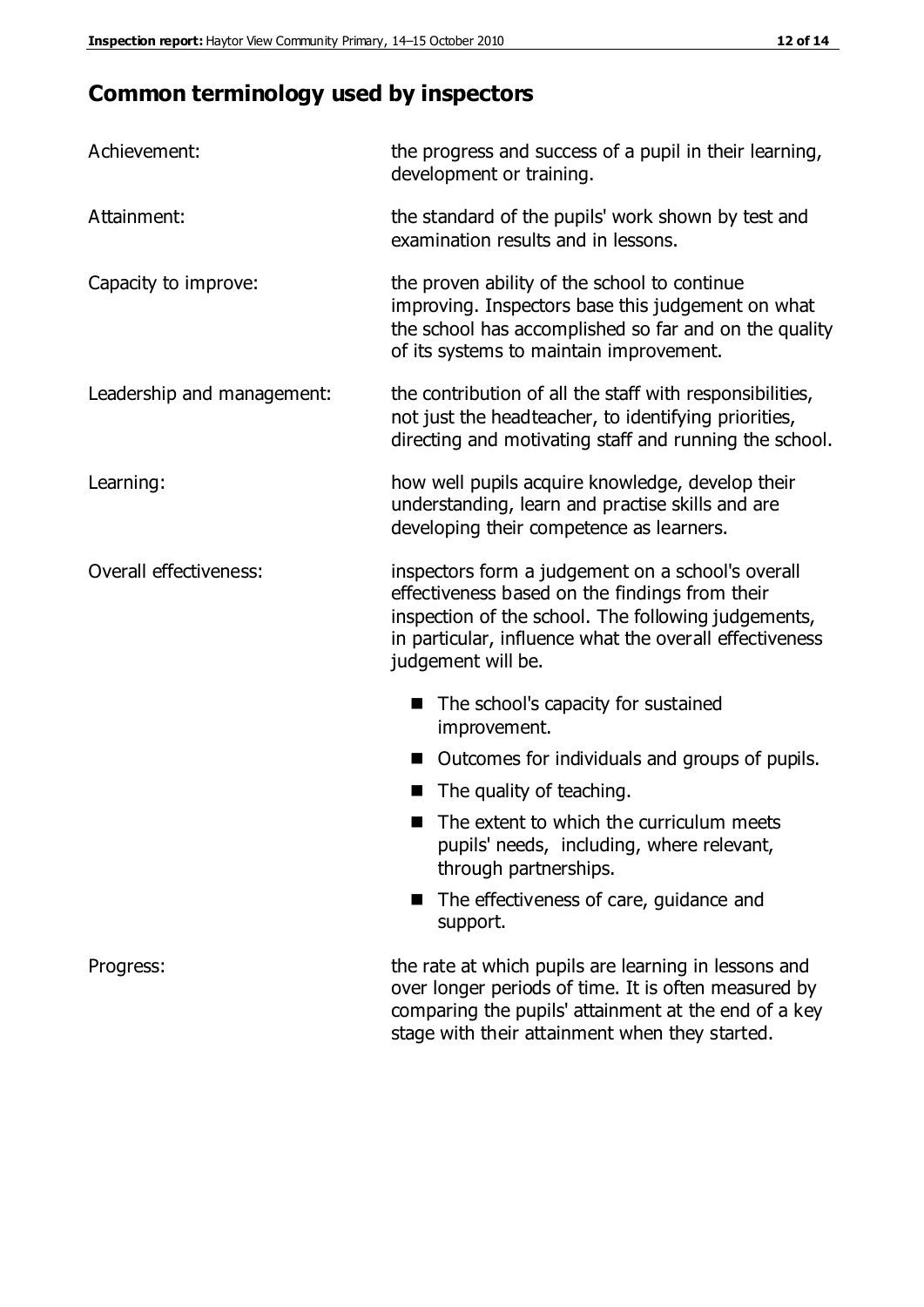#### **This letter is provided for the school, parents and carers to share with their children. It describes Ofsted's main findings from the inspection of their school.**

18 October 2010

#### Dear Pupils

#### **Inspection of Haytor View Community Primary School, Newton Abbott TQ12 4BD**

Thank you for making us so welcome when we visited your school. You were really polite and friendly and helped us to learn a lot about what you do and what you enjoy. Your school gives you a satisfactory education and is rapidly improving.

What we found about your school

- It is a very friendly and happy place in which to work and play.
- You enjoy coming to school and behave well.
- You are very close now to achieving the standards you should in English and mathematics, which is a huge improvement.
- You show a good understanding of how to live healthily and how to stay safe.
- Your teachers plan interesting lessons which really interest and excite you. I thought the work Year 6 did after their visit to the Tour of Britain was really interesting.
- Your school looks after you well.
- Your headteacher and teachers are working very hard to help you do better.

What we have asked your school to do now

- Your writing is much improved but we have asked the teachers to make sure that you have plenty of opportunities to write within your new exciting curriculum.
- We have asked teachers to make sure that those of you who find it more difficult to learn have the right kind of support to help you do as well as you can.
- We would like your work to be marked more carefully and for staff to tell you what you can do to improve.
- We have asked your teachers to make sure that the teaching assistants know exactly what to do in lessons to help you move forward in your learning.

We are sure that you will do all you can to help all adults who work with you to make your school even better. You can do this by trying as hard as you can in lessons.

Yours sincerely

Christine Huard Lead inspector